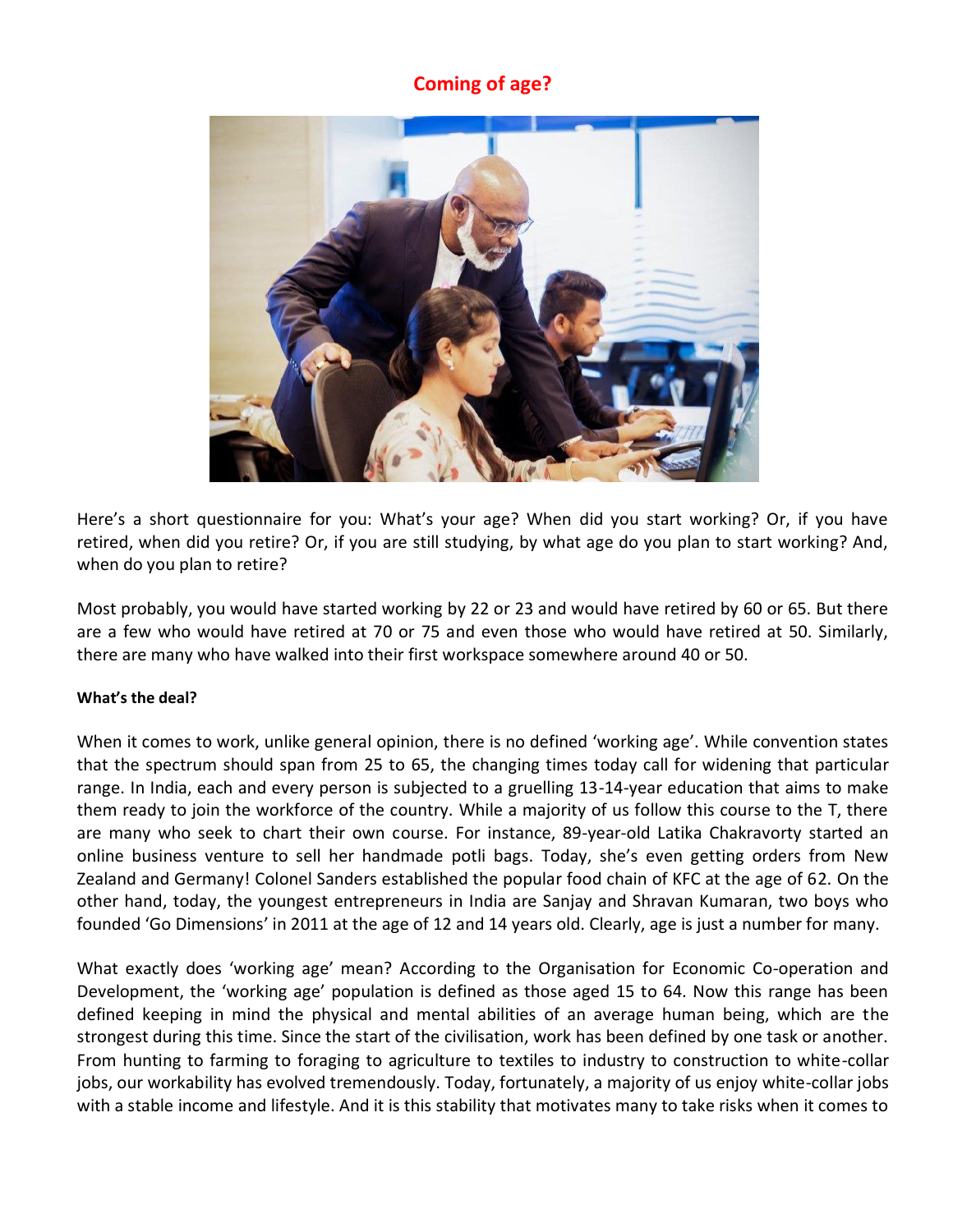their profession. Be it retiring early or starting up a whole new venture after 50, Indian workers are now more flexible and accommodating when it comes to working.

Kewal Kapoor, director & creative strategist, Chai Kreative and Return of Million Smiles, offers his view on 'working age', "Firstly, we need to define what we mean by 'working age'. Ideally, it should be the age till which a person believes they can work and is capable of delivering results. Having a fixed cap on retirement age makes very little sense as a lot of people continue to be active and sharp well into their old age. It also affects public perception and leads to unfounded age-based discrimination." Dr Vinod Kumar, psychiatrist and head, Mpower, The Centre, Bengaluru, adds, "Yes, 'working age' does exist but only in the traditional sense, wherein there is an established pattern of learning/training and then embarking on working life. In the Indian context, there are well-defined stages of life which include stages for fulfilling one's worldly obligations before embarking on a more spiritual path. In the western context, there are very well-defined stages of life, including working age and defined age for retirement, for practical, financial and legal purposes."

There are various studies that project the idea that one's success is tied to one's age. Years ago, a popular study revealed the age at which different artistes did their greatest work. They compared the best performances of achievers in different fields and came to the average age when everyone peaked for every field. It was suggested that while athletes did their greatest work at 24, innovators were at their peak at 37. Artists peaked at 49 while architects blossomed at 56. When you delve even deeper, there are more revelations related to age. According to science, the peak of life satisfaction comes at 23, while your arithmetic skills peak at 50. Do you know what's scary? The peak of your psychological well-being can only happen at 82!

However, over the years, many have disproved these statistics and asserted that age is no obstacle when it comes to work or success. Malavika Kapur, 78, visiting professor, National Institute of Advanced Studies, IISC, formerly head of the department of clinical psychology, NIMHANS, narrates her story, "I retired from NIMHANS at 62. Currently, I am a visiting professor at the National Institute of Advanced Studies, and I am working a lot more than before my retirement. I am constantly on the go, I travel, read and write. Since I am a child psychologist, I work a lot with children. I am totally busy and very happy. My greatest wish is that I keep this pace up till I drop dead one day."

Revealing the reasons behind her relentless desire to keep working, Malavika says, "We can keep working for as long as our physical and mental abilities allow us to. Also, having a good role model helps. My father, K Shivaram Karanth, was a Jnanapeeth-award-winner who lived up to the age of 96. A day before he died, he was busy writing and giving interviews." Dr Vinod believes things are changing today. "In the current modern context, the boundaries between the different stages of one's life have increasingly blurred in the last few decades. This is due to various influences, including the ever-changing dynamic nature of 'work' in our society, increasing longevity due to greater access to high-quality healthcare, the information revolution brought on by the internet, etc. One has to be dynamic and responsive to changing circumstances if one has to remain healthy and relevant."

## **Change at a bigger level**

Clearly, things are changing, which calls for policy changes, too. Kewal agrees, "The world's older population continues to grow at a steady rate, and is only set to increase in the coming years.